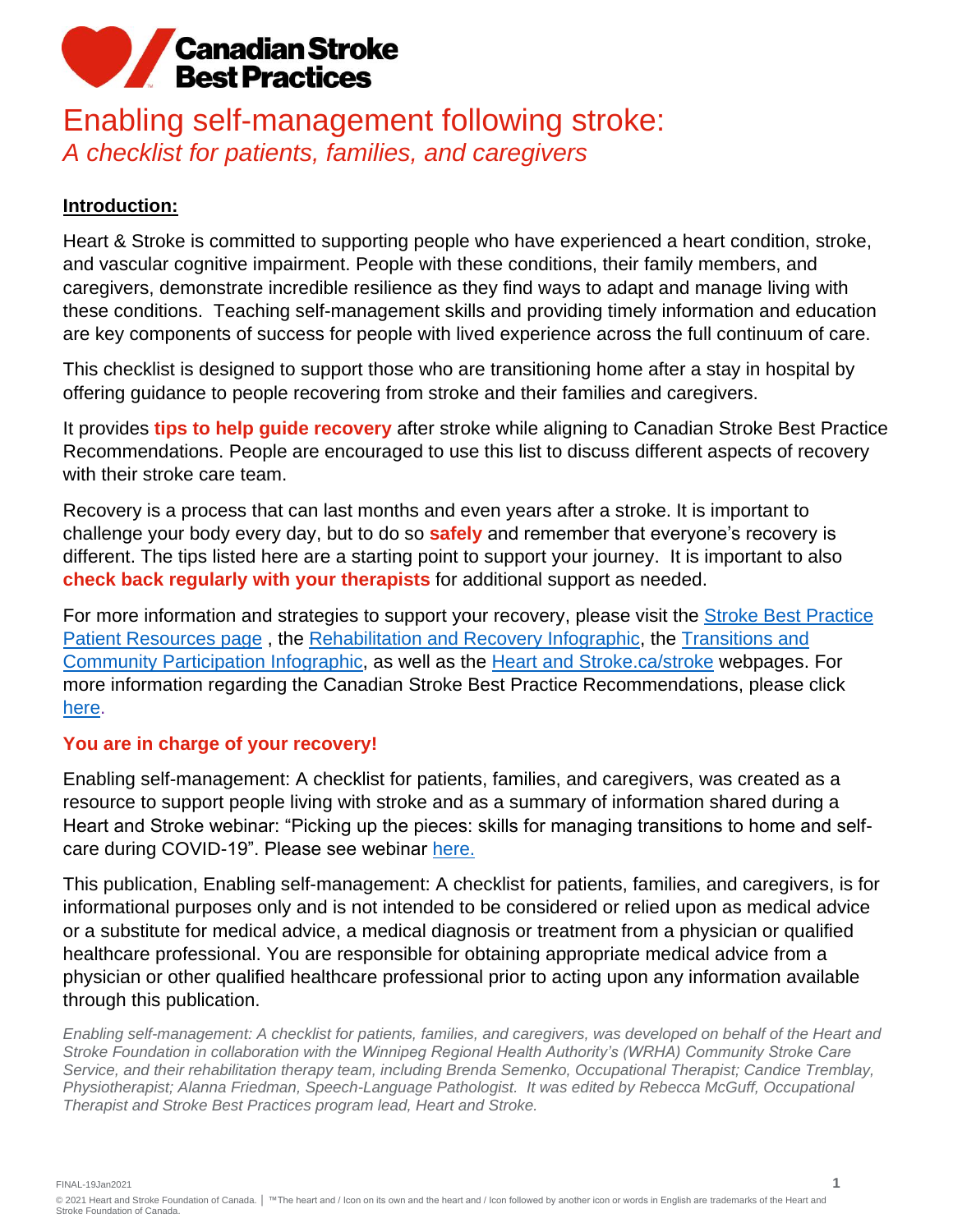### Enabling self-management following stroke: *A checklist for patients, families, and caregivers*

### **Move More, Sit Less**

- ❑ Regular activity is an important part of healthy living, stroke prevention, and a great way to maintain/improve your independence and function.
	- o Canadian stroke best practices encourage people to reduce sedentary behaviours and work towards activity goals as tolerated (aiming for activity 4-7 days per week, accumulating to at least 150 minutes per week, in episodes of 10 minutes or more **in addition to** regular activities of daily living).
- ❑ Mobilize (walk, move) using the equipment and techniques suggested by your therapist (e.g., walk with a walker/cane or propel a wheelchair).
- ❑ Participate in activities that challenge your balance and coordination, and work on strengthening your weakest muscles.
- ❑ Complete your home exercise program, as prescribed.
- ❑ Over time, you will likely be able to participate in activities and hold positions for longer periods of time, complete more repetitions of each exercise, and/or vary the speed of the task.
	- o With any physical activity, it is normal for your breathing and heart rate to increase, to feel a little tired, warm and/or sweaty. Exercises and stretches should not be painful. Do not exercise if you feel dizzy, extremely fatigued, short of breath, are having extreme pain, or any other adverse symptoms. Listen to your body and take rest breaks as needed.
- ❑ For more information, visit the Heart and Stroke [Rehabilitation and Recovery Infographic](https://www.heartandstroke.ca/-/media/1-stroke-best-practices/rehabilitation-nov2019/csbp-infographic-rehabilitation.ashx?rev=a2cff1fb27424c84bbd44b568d58d1b4)
- ❑ *Important: A stroke, heart attack, or cardiac arrest is an emergency that requires immediate medical attention. Call 9-1-1 if you or someone with you experiences [signs](https://www.heartandstroke.ca/heart/emergency-signs/heart-attack-and-stroke?utm_source=website&utm_medium=alert_banner&utm_campaign=urgent_alert_PSA&_ga=2.198126374.824220922.1589908558-1450901720.1583776708&_gac=1.212059808.1589199884.EAIaIQobChMIg7Hf5Oar6QIViJOzCh062QcOEAAYASAAEgJeVvD_BwE) of a [heart attack,](https://www.heartandstroke.ca/heart/emergency-signs) [stroke](https://www.heartandstroke.ca/stroke/signs-of-stroke) or [cardiac arrest.](https://www.heartandstroke.ca/heart/emergency-signs)*

#### **Move Safely**

- ❑ Use equipment and adapted and/or modified techniques, as recommended, to help you move safely (e.g., walking aid, braces/orthotics).
- Decrease your risk of falls; minimize clutter, increase lighting, and remove tripping hazards such as throw rugs. Wear appropriate footwear and clothing that fits.
- ❑ Hold handrails and use adapted and/or modified techniques, as needed, to help you manage stairs.
- □ For more information, visit the Heart and Stroke [Rehabilitation and Recovery Infographic](https://www.heartandstroke.ca/-/media/1-stroke-best-practices/rehabilitation-nov2019/csbp-infographic-rehabilitation.ashx?rev=a2cff1fb27424c84bbd44b568d58d1b4)

### **Transfer Safely**

❑ Move from one surface to another (transfer) using the equipment and techniques suggested by your therapist. Remember: proper set up can help make transfers easier and safer.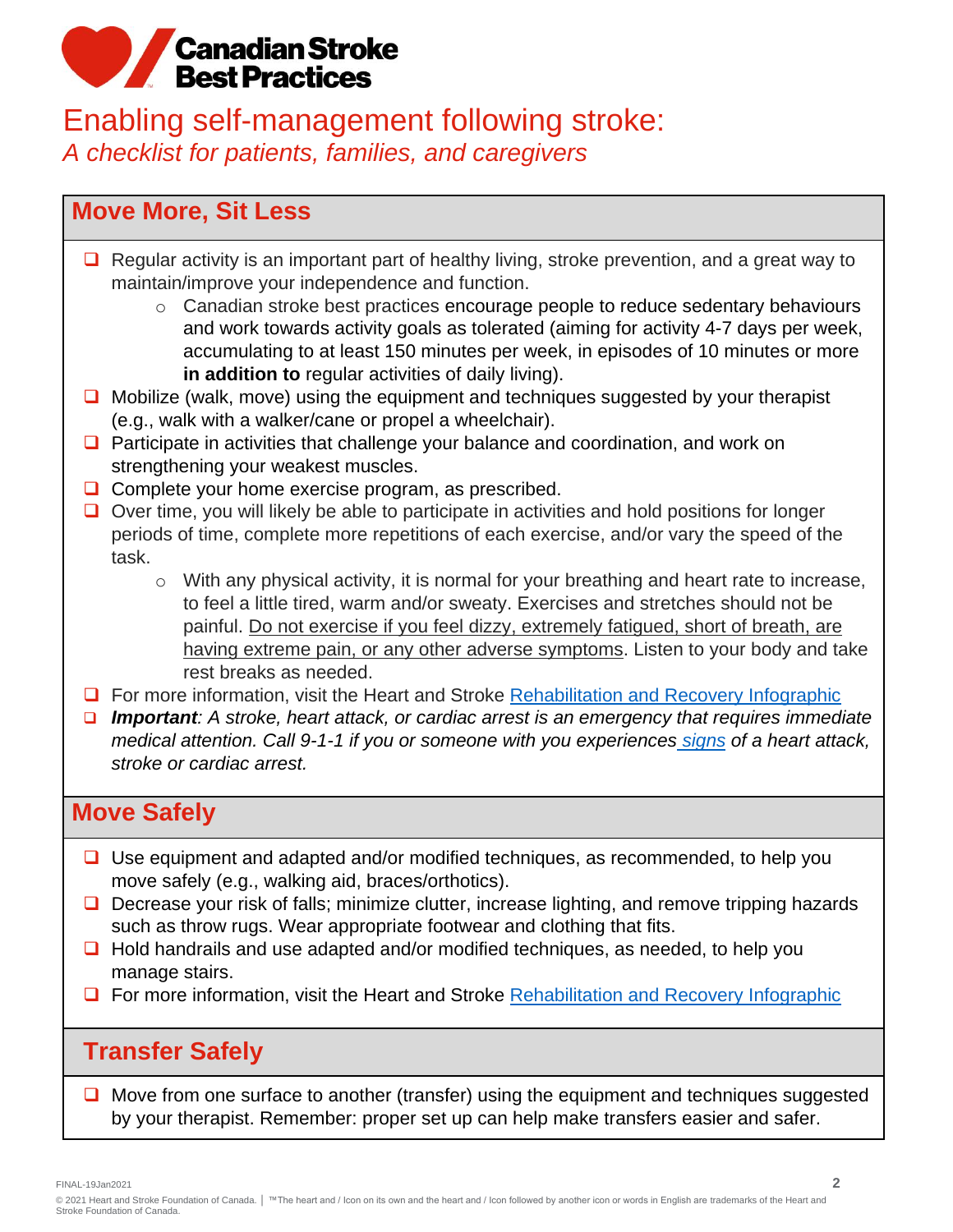#### Enabling self-management following stroke: *A checklist for patients, families, and caregivers*

❑ Your strength will increase with each transfer you make, so take care to use proper techniques as shown by your therapist.

### **Skin Health**

- ❑ Check skin carefully every day for any redness or breakdown, especially if sensation is impaired.
- $\Box$  If primarily sitting and/or laying throughout the day, shift positions frequently to help maintain circulation and prevent skin breakdown.
- ❑ Report any increases in pain, swelling, spasticity or pressure areas on your skin to your therapist or physician.

#### **Nutrition**

- ❑ Drink plenty of water or other fluids. Signs and symptoms of dehydration can include decreased urine output, decreased skin elasticity, dry mouth, constipation, urinary tract infection, dizziness and/or confusion.
- ❑ Ensure you are eating a balanced diet to give you energy, keep your skin healthy, help heal wounds and fight against infection.
- ❑ Speak to a Dietitian and refer to the Canada Food Guide for information about a balanced diet.

## **Feeding and Swallowing**

- ❑ Follow therapist recommendations for texture and fluid modifications. **DO NOT** change textures without consulting your Speech-Language Pathologist and/or Dietician. Following therapist recommendations reduces the risk of food going into your lungs and causing infection (aspiration pneumonia).
- ❑ Self-feeding is encouraged when possible.
- ❑ Ensure you reduce distractions and provide a quiet space for meals.
- ❑ Sit upright for all eating/drinking and remain upright (90 degrees) for at least 30- 45 minutes after a meal.
- Clear food residue from the mouth after the meal is finished and complete oral care (brush your teeth) after eating to ensure good oral hygiene.
- ❑ For more information, visit the Heart and Stroke [Rehabilitation and Recovery Infographic](https://www.heartandstroke.ca/-/media/1-stroke-best-practices/rehabilitation-nov2019/csbp-infographic-rehabilitation.ashx?rev=a2cff1fb27424c84bbd44b568d58d1b4)

FINAL-19Jan2021 **3**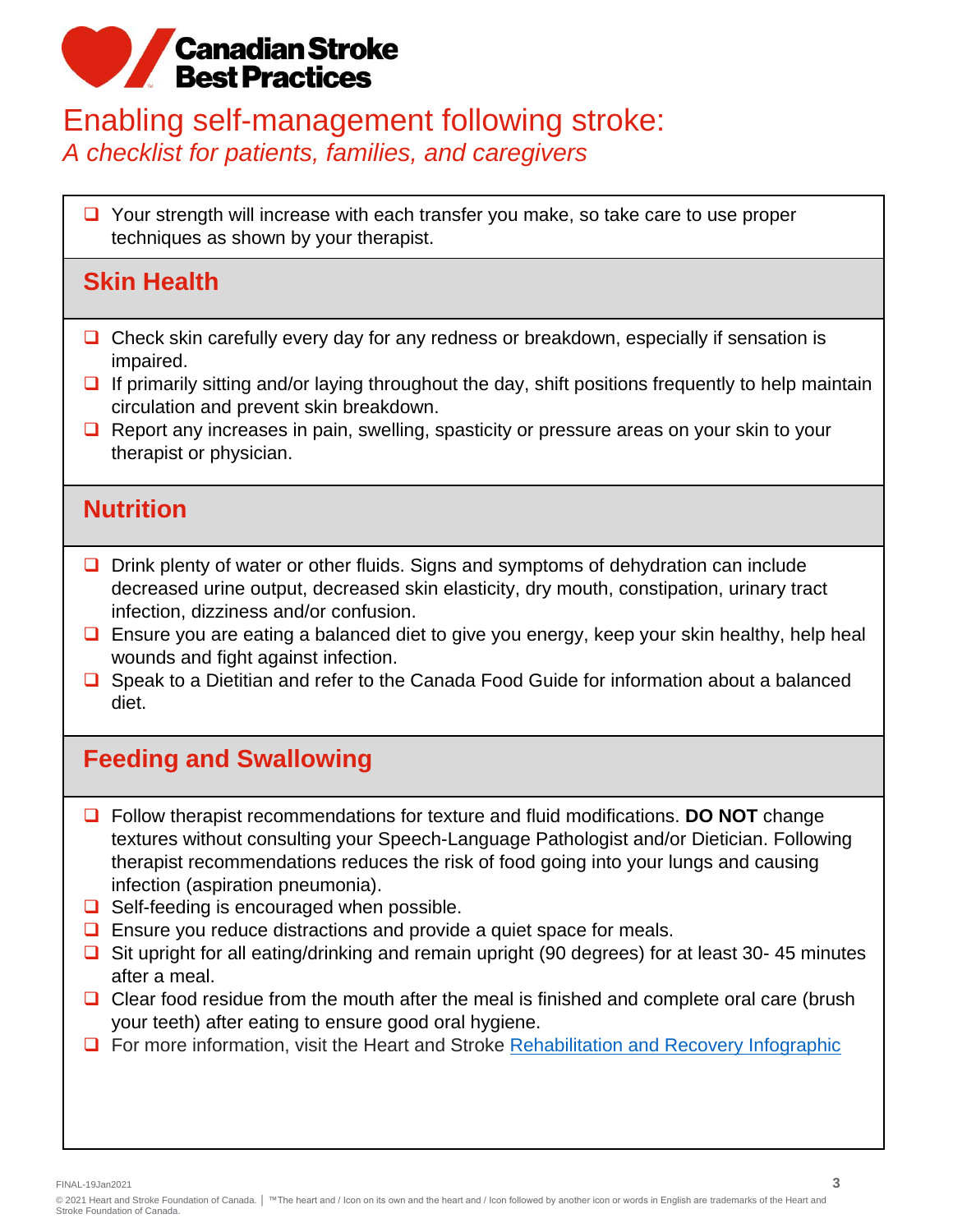#### Enabling self-management following stroke: *A checklist for patients, families, and caregivers*

## **Activities of Daily Living**

- Try to be as independent as possible with daily tasks such as brushing your teeth, getting dressed and using your computer.
- ❑ Use suggested equipment to improve safety and maximize independence wherever possible (e.g., bars/seat for shower, raised seat/bars for toilet, walking aid, if required).
- Try to participate in household tasks or portions of tasks as much as possible including meal preparation tasks, writing out a grocery list, folding the laundry, using the phone.

#### **Leisure**

- $\Box$  Continue to make time for leisure activities do something that you enjoy every day.
- Consider completing leisure activities with others to increase motivation (e.g., online yoga classes, taking short walks with a friend, playing cards).
- ❑ Break down leisure activities into smaller component parts and practice those first (e.g., if returning to golfing, practice holding and using a putter before a heavier/longer club).

## **Arm and Leg Use**

- ❑ Move and use your affected arm and leg many times every day to help your brain make new connections and to promote motor recovery; follow strengthening exercises and activities prescribed by your therapist.
- ❑ Use your affected arm and hand every day for as many tasks or portions of tasks that you safely can (e.g., hold cutlery to eat, help fold laundry, hold phone, turn on TV, use computer). Many repetitions are required every day.
- ❑ Complete hand coordination tasks as able, e.g., sort coins, pick up small objects, fasten buttons, flip cards.
- ❑ Consider other ways to work on your arm and leg at home including visualization of movements (mental imagery) and mirror box therapy. See the Stroke Engine and Heart and Stroke websites for additional information on these and other interventions.
	- o Heart and Stroke: Stroke Recovery and Support, physical changes [Arms and Legs](https://www.heartandstroke.ca/stroke/recovery-and-support/physical-changes/arms-and-legs)
	- o Stroke Engine: Mirror Therapy [Lower Extremity](https://strokengine.ca/en/interventions/mirror-therapy-lower-extremity/) and [Upper Extremity](https://strokengine.ca/en/interventions/mirror-therapy-upper-extremity/)
	- o Stroke Engine: [Motor Imagery/Mental Practice](https://strokengine.ca/en/interventions/motor-imagery-mental-practice/)
- □ For more information, visit the Heart and Stroke [Rehabilitation and Recovery Infographic](https://www.heartandstroke.ca/-/media/1-stroke-best-practices/rehabilitation-nov2019/csbp-infographic-rehabilitation.ashx?rev=a2cff1fb27424c84bbd44b568d58d1b4)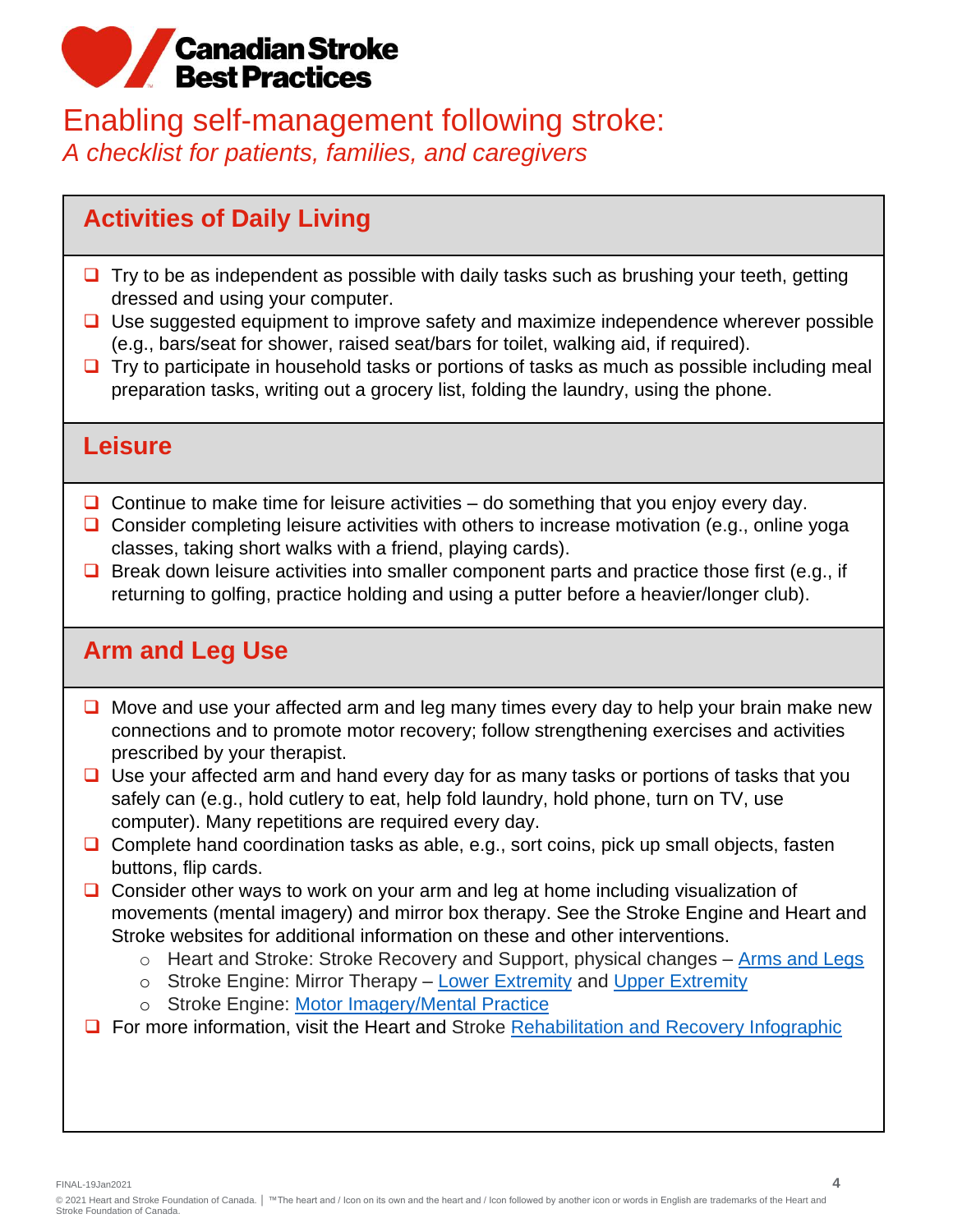### Enabling self-management following stroke: *A checklist for patients, families, and caregivers*

#### **Arm and Leg Care**

- To maintain full movement in all of your joints, complete the stretches suggested by your therapist for your arm and leg every day. This is especially important if spasticity (muscle tightness from stroke) is present.
- ❑ Support the affected arm (if it has limited movement) when transferring and mobilizing, and during daily tasks such as getting washed and dressed; talk to your therapist about appropriate ways to support your arm.
- □ NEVER pull on the affected arm (this includes while transferring, moving in bed, mobilizing, or receiving assistance with care).
- ❑ Only use an arm sling if suggested by your therapist.
- □ If you have shoulder pain review your shoulder stretches and exercises with your therapist.
- □ Check for edema (swelling) of the affected hand; support hand on pillows or on a supportive surface such as an arm-board in front of your body when sitting.
- ❑ Discuss other edema management strategies with your therapist if required.

#### **Sensation**

- ❑ Follow the therapist's instructions to help manage and address sensory loss.
- ❑ *General Strategies may include*:
	- $\circ$  Explore different textures and shapes with your affected hand if experiencing sensory loss. To do this, close your eyes and concentrate on the differences between various textures and shapes of household objects and compare how this feels with your unaffected hand.
	- o If experiencing sensory changes throughout your body, using different pressures, materials, vibrations, etc. to help with sensory return or desensitization may be considered.
	- $\circ$  If having difficulty knowing where your arm/leg is in space, practice activities that encourage both arms/legs to do the same task at the same time, e.g., clap your hands together at different heights, match the position of your arm/leg with your other arm/leg, tap both feet using the same rhythm and amplitude. Look frequently at your arm/leg initially to ensure the desired position is being maintained.

#### **Speech**

- □ Practice exercises provided by your therapist, that are specific to the type of speech deficit; follow the exercises as outlined.
- ❑ *General Strategies:*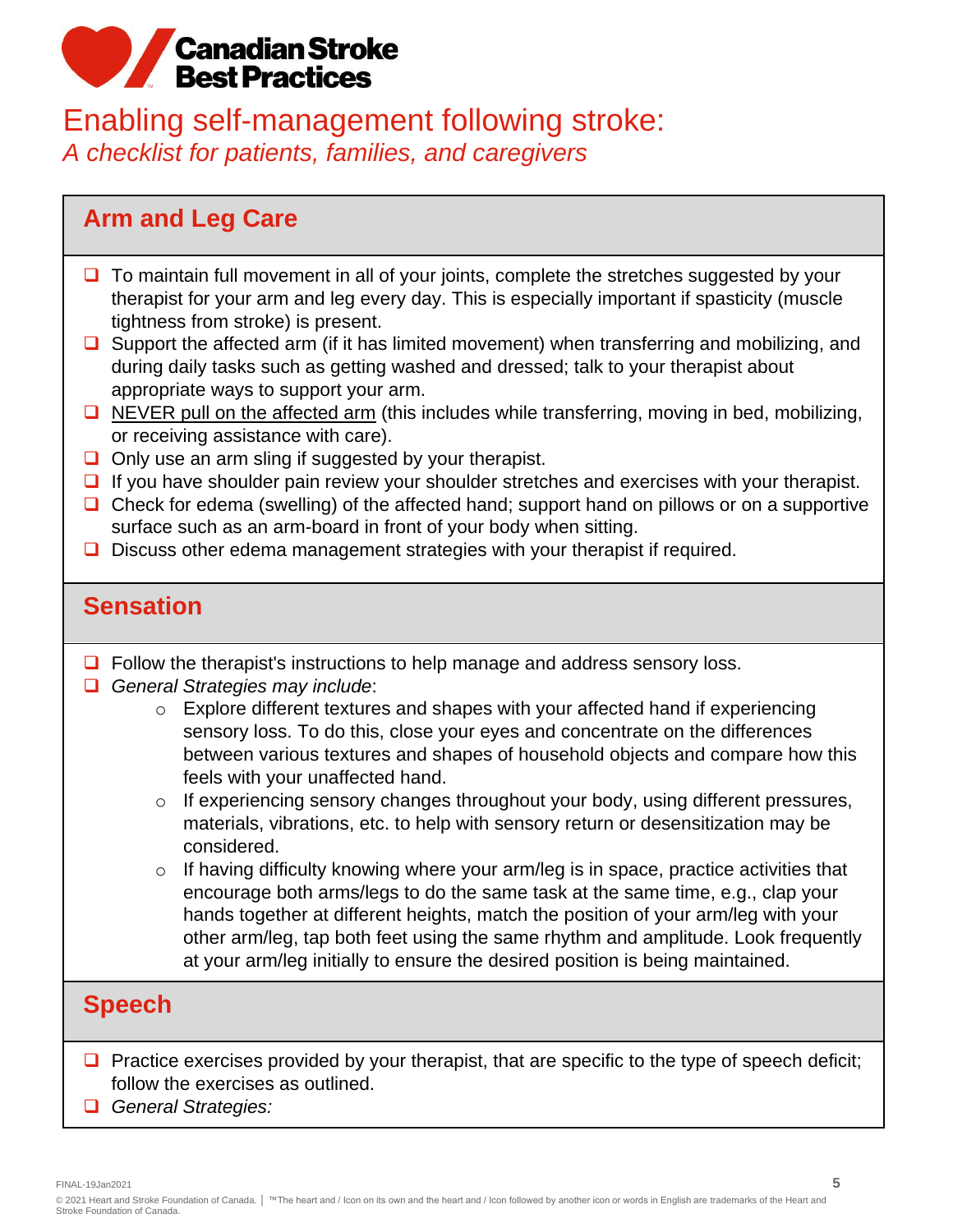### Enabling self-management following stroke: *A checklist for patients, families, and caregivers*

- o Speak slowly, exaggerate your mouth movements and pause when needed. Remind family members to be patient and only provide cues following your attempts to express yourself independently.
- ❑ *Word-Finding Strategies:*
	- $\circ$  Use antonyms (words with opposite meaning) or synonyms (words with same/similar meaning), try to describe the target (shape, use, colour, etc.), use gestures, or pantomime.
	- o Augmentative and alternative communication strategies may be used if speech is unintelligible. This may include low tech options (pictures, words) or high-tech options (communication device, iPad with app, etc.). Connect with your therapist to determine which option may be best for you.

## **Written Expression**

- ❑ Follow the therapist's instructions and therapy plan to target written expression.
- Practice copying personal information and automatics (alphabet, numbers, days of the week, months of the year).
- ❑ Use a built-up or larger pen if needed, to facilitate holding the pen in your hand.

## **Auditory Comprehension (Understanding what is said)**

- ❑ Follow the therapist's instructions and therapy plan to target auditory comprehension. Offering visual cues such as pictures or words can be very helpful.
- □ Communication partners: use basic instructions, speak slowly, do not provide too much information at one time and allow lots of time for the individual to respond.

## **Reading Comprehension (Understanding what is written)**

- ❑ Follow the therapist's instructions and therapy plan to target reading comprehension.
- ❑ *General strategies for Reading Comprehension:*
	- o Read out loud and read through the information two to three times to ensure all the information is understood. Try spelling out the words. Provide a summary about the information. Begin with single words and move on to sentences and paragraphs as you improve. Use a ruler or bookmark to go line by line when reading sentences and paragraphs.

### **Vision**

❑ Get vision checked if any changes are noted; ensure glasses are worn as prescribed.

FINAL-19Jan2021 **6**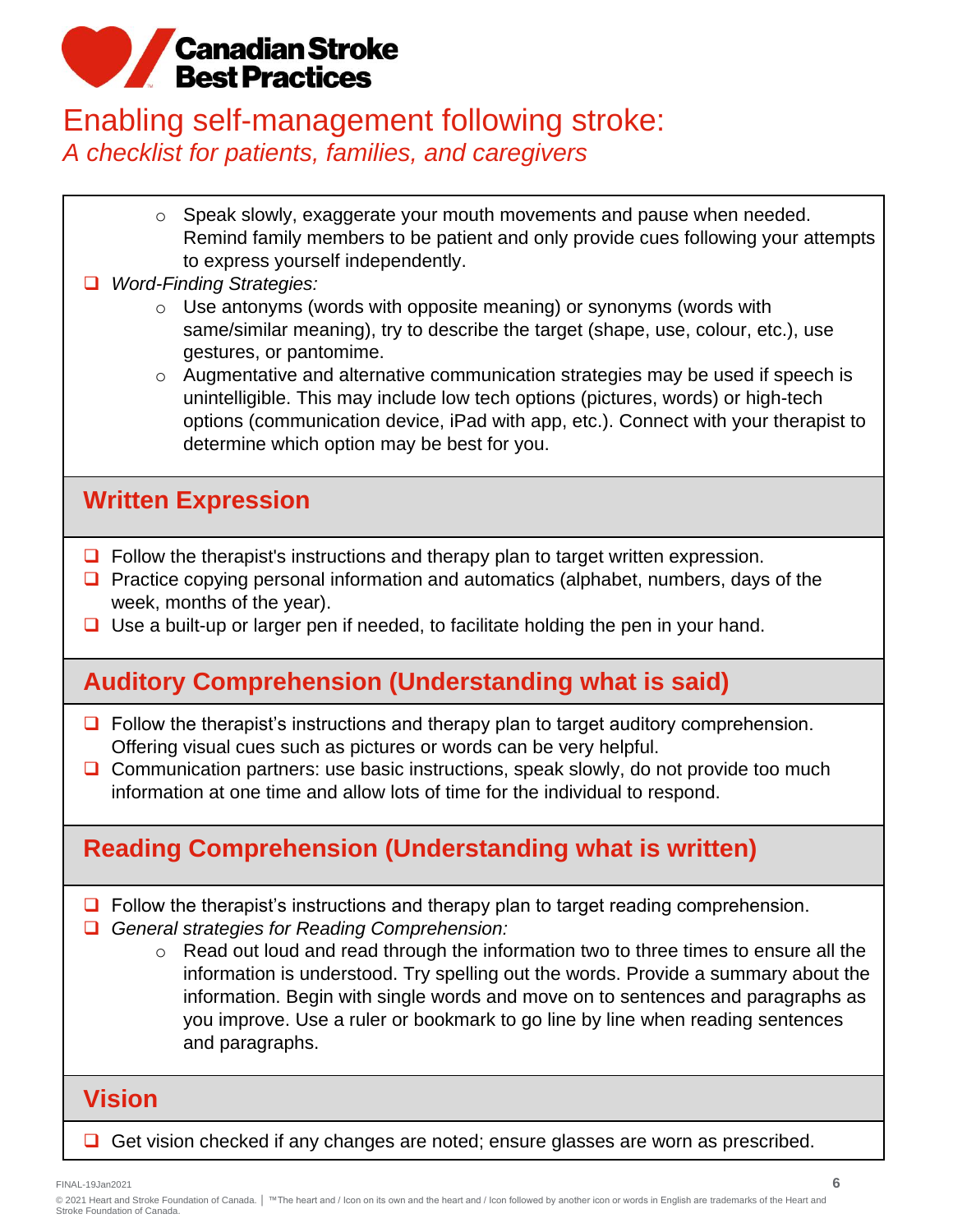### Enabling self-management following stroke: *A checklist for patients, families, and caregivers*

- ❑ *Scanning strategies*:
	- o Encourage family to sit/stand on the side you have difficulty looking toward and practice looking at them during conversation. Practice scanning tasks that encourage your eyes to move from left to right, e.g., word searches, crosswords, reading aloud. When moving around, remember to scan the environment around you.
- ❑ *Reading strategies*:
	- o Use a straight edge when reading to help guide your eyes. Consider using a colored strip along the left side of the page to help your eyes find the start of the line, if needed. Try increasing the font size on your computer, if needed.
- ❑ *Visual attention strategies*:
	- o Read aloud whenever possible; have a discussion with someone about the content of what you have read or write down five key points.
- □ For more information, visit the Heart and Stroke [Rehabilitation and Recovery Infographic](https://www.heartandstroke.ca/-/media/1-stroke-best-practices/rehabilitation-nov2019/csbp-infographic-rehabilitation.ashx?rev=a2cff1fb27424c84bbd44b568d58d1b4)

### **Attention and Memory**

- Minimize distractions when trying to focus your attention (e.g., turn off TV and radio, turn down bright lights).
- ❑ Use a calendar, journal or app on your phone to record information (including amount of sleep, comments on mood, amount of exercise done, etc.).
- ❑ Practice cognitively challenging tasks such as games requiring mental math (e.g., cards, cribbage), follow a simple recipe, make 'change' as if you were shopping.

#### **Body Awareness**

- ❑ Don't forget about your affected side when moving in bed, transferring, walking, and/or using a wheelchair! Know where your arm and foot are at all times to keep yourself safe and prevent injury.
- ❑ Dress your weaker side first and undress it last.
- ❑ When sitting, remember good posture. Good posture and alignment help improve breath support for speech and your ability to move more effectively and efficiently. Holding good posture can be tiring if you are not used to it. Speak with your therapist about ways to improve your endurance (e.g., try sitting with good posture for 30 seconds every hour or every time you sit down).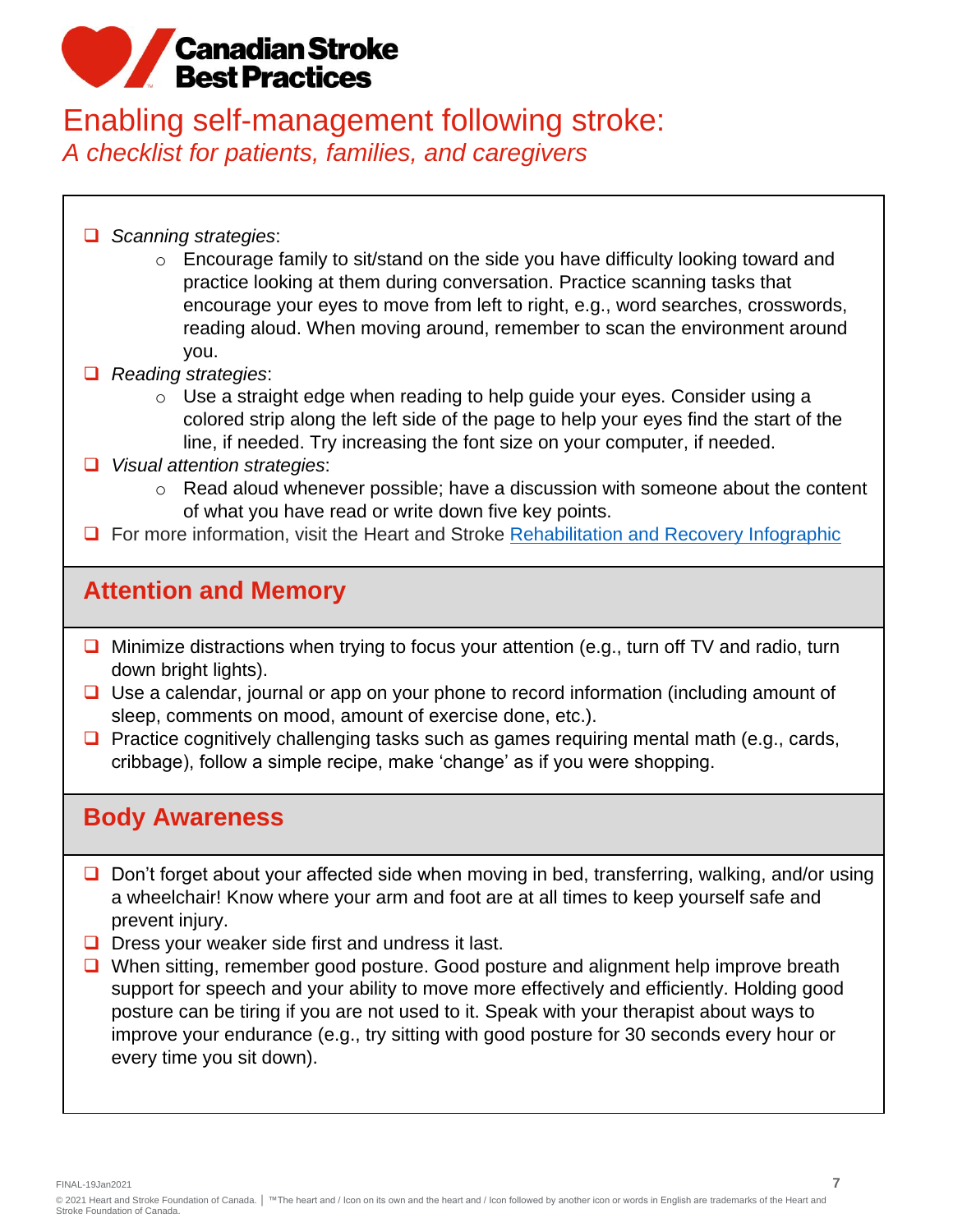### Enabling self-management following stroke: *A checklist for patients, families, and caregivers*

#### **Spatial Awareness**

- Practice perceptually challenging tasks such as puzzles, word searches and crossword puzzles.
- ❑ Choose tasks that encourage following a pattern (e.g., putting together Lego or a simple craft/sewing project).
- ❑ Follow a simple map or think through/talk about directions to a new location. Plan your route.

#### **Time Awareness**

- $\Box$  Practice thinking and talking about the time (e.g., what time it is, how much time has passed since breakfast, etc.).
- ❑ Use a calendar or schedule to help record important information; pick a consistent time every day to update and review your schedule.

#### **Conserve Your Energy**

- ❑ Establish daily routines and habits that make sense for you.
- □ Plan to do the things you need to do each day for the times when you have the most energy.
- $\Box$  Pace your activities take breaks before you get tired (this helps save your energy for things you want and need to do later).
- $\Box$  Position your body comfortably for the task (e.g., sit if possible to do meal preparation tasks such as chopping vegetables).
- ❑ Prioritize/set goals for tasks that need to be done that day or week. Write them down.
- ❑ Reflect: If you are especially tired one day, think about what you did the day before. Was it more than normal? You may have to adapt your expectations of what you can accomplish daily but remember that as your strength and energy levels increase, you can make new adjustments to your day.

### **Stay Healthy**

- ❑ Take medications as prescribed by your physician; have someone assist with this as required.
- ❑ Monitor your blood pressure and blood sugars, as prescribed by your physician.
- ❑ Plan regular follow-up appointments with your physician.

FINAL-19Jan2021 **8**